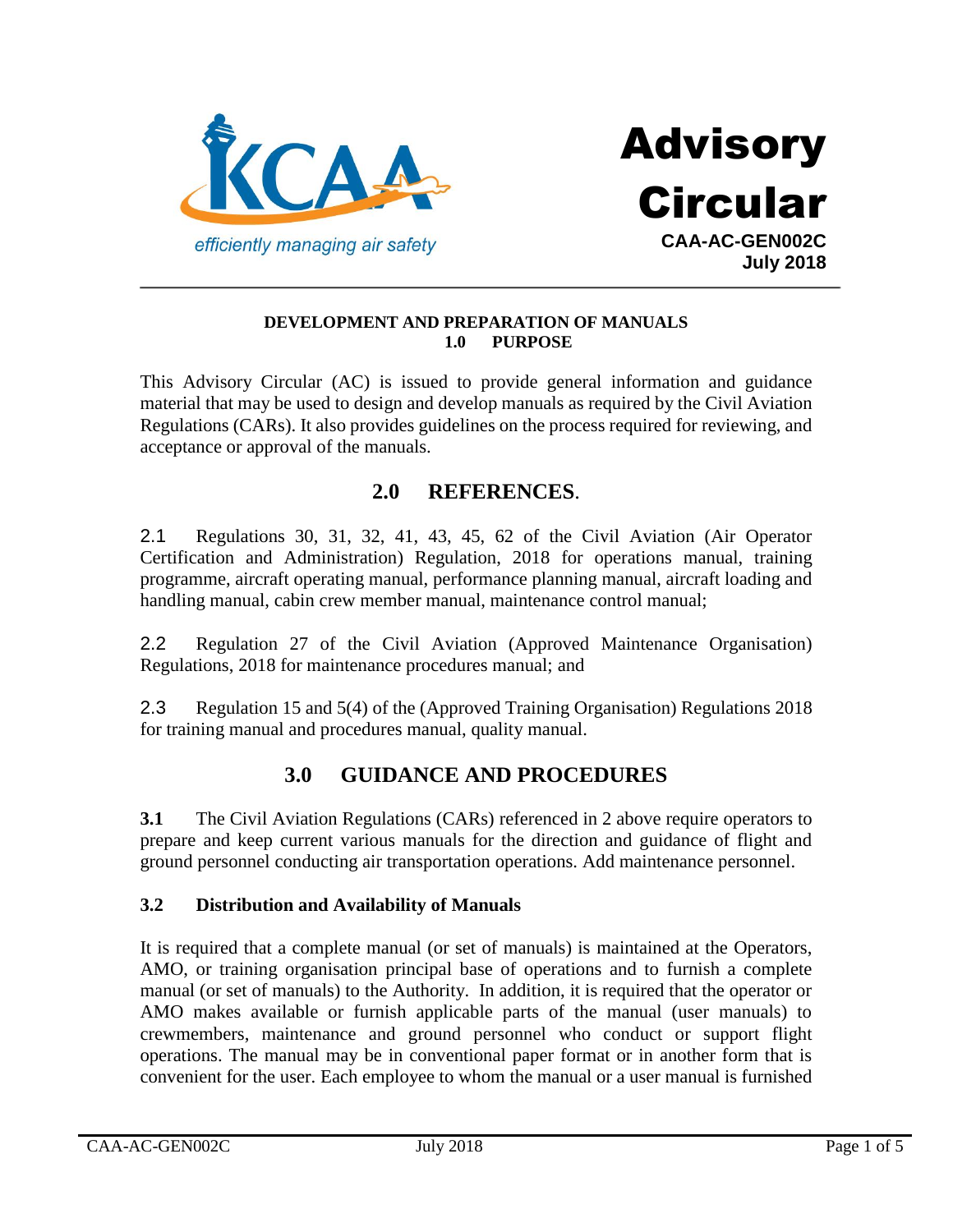must keep it current. Each employee must have access to appropriate manuals or parts of manuals when performing assigned duties.

### *Note:|*

*A User Manual: Is a segment of an MCM, MPM, ATO or Operations Manual (OM) that provides instruction, policies, procedures, and guidance to a specific category of employee. Examples of user manuals that are commonly used in the aviation industry include among others:*

- *a) Inspection procedures*
- *b) Maintenance procedures*
- *c) Mass and Balance*
- *d) Training*
- *e) The Quality Manual*

## **3.3 Human Factors Principles**

The design of manuals should observe human factors principles. Some of the basic aspects requiring human factor optimization include:

a) Written language, which involves not only vocabulary and grammar, but also the manner in which they are used;

b) Typography, including the form of letters and printing and the layout, has a significant impact on the comprehension of the written material;

c) The use of photograph, diagrams, charts or tables replacing long descriptive text helps comprehension and maintain interest. The use of color in illustrations reduces the discrimination workload and has a motivational effect;

d) The working environment in which the document is going to be used has to be considered when print and page size are determined.

### **3.4 Review of Manuals**

Manuals must be reviewed by the Quality Manager to ensure they contain adequate content and are in compliance with applicable regulations, safe operating practices, and the operator's Operations Specifications. .

### **3.5 Submission of the Manuals**

For the initial approval copies of the manuals to be approved shall be submitted to the Authority for the cursory review and – Copies of the manuals in electronic or hard copy a) if found satisfactory the applicant will be advised in writing to submit two hard copies of each manual for the in-depth review;

b) if found unsatisfactory the manuals will be returned with a cover letter indicating the shortcomings.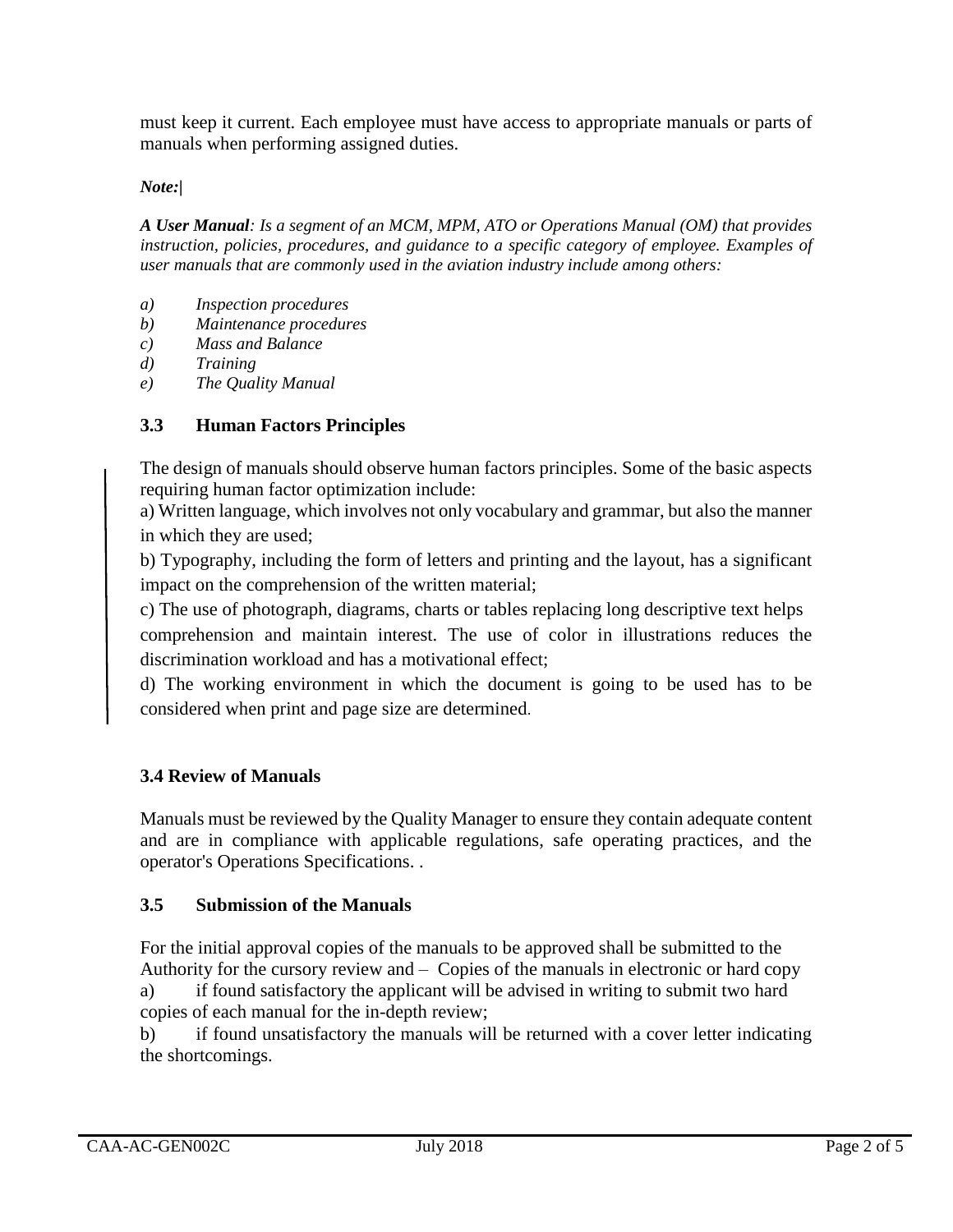## **3.6 Initial Approval Review**

In the initial approval review of the manuals, a comprehensive review shall be conducted by the Authority to verify that the manuals conform to the following format and style:

a) **Format**. The manuals have been prepared and maintained in conventional paper format (book form) and soft copy if possible.

b) **Introduction or Preface**. The first page of a manual requiring approval by the Authority shall contain a description introducing the philosophy, goals and a preface page containing a brief statement of the manual's purpose and intended users. The introduction or preface section contain a statement signed by the Accountable Manager, which emphasizes that the procedures and policies in the user manual are expected to be used by company personnel.

c) **Revision Control**. The manuals are easy to revise and contain a revision control page or section from which the user can readily determine whether the manual is current. This page or section should follow the cover page. The control date of the most recent revision of each individual page must appear on each page. Complex operators should establish a bulletin system to bring temporary information or changes that should not be delayed by a formal revision process, to the attention of the user. The bulletin system should have a means of control that includes giving bulletins a limited life and systematically incorporating them into appropriate manuals in a timely manner. Users should be able to easily determine whether they possess all current bulletins. Need to review and revise as necessary

d) **Table of Contents.** Each manual has a table of contents containing lists of major topics with their respective page numbers.

e) **A Statement of Compliance.** A statement that indicates where in the manual each regulatory requirement for the manual subject has been compiled with.

f) **References.** Manuals may include references to other manual material when it is necessary to clarify the intent of the text or when it is useful to the user for looking up specific subject matter. References should not be made to Advisory Circular (AC) as these sources are advisory. Operators should use caution when adapting the text of advisory documents into their manuals. AC text may not necessarily translate into a Regulation.

g) **Definitions.** Significant terms used in manuals should be defined. Any acronym or abbreviation not in common use should also be defined.

h) **Elements of Style.** Manuals should be composed in the style of general technical writing. This style should be clear, concise, and easy to understand.

### **3.7 Adequacy of Procedures**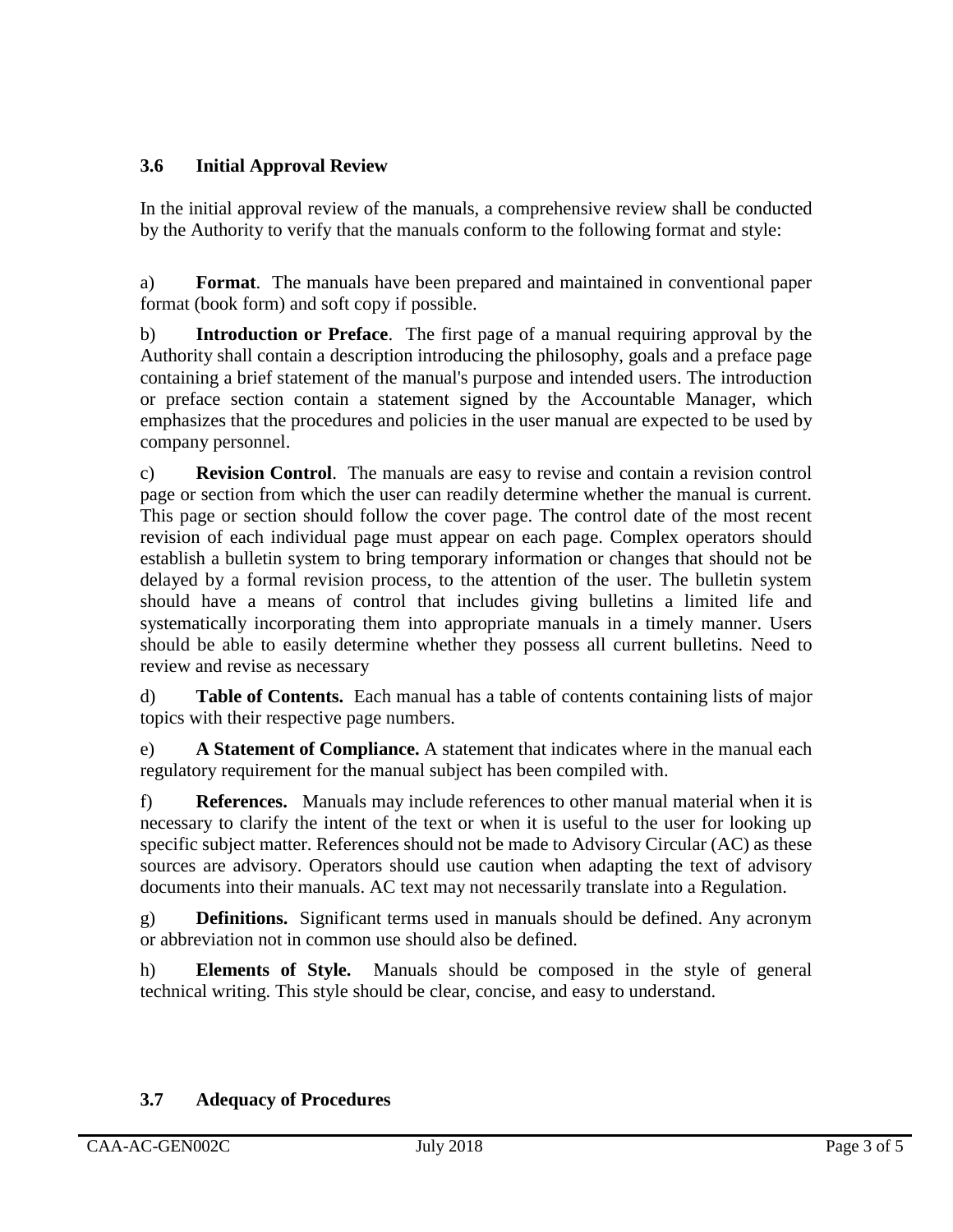The manual procedures should be in compliance with the requirements of the Regulations, consistent with safe operating practices and based on sound rationale or demonstrated effectiveness. The following should be clearly demonstrated:

a) **Objective**. The objective of a procedure must be stated clearly.

b) **Logical Sequence**. Procedures are to flow in a logical step-by-step sequence rather than a narrative format. The most effective procedures are usually simple and each contains only the information necessary for accomplishing that procedure.

### c) **General Considerations**.

(i) A procedure must be an acceptable method for accomplishing and achieving the intended objective.

(ii) The individual responsible for each step of a procedure must be clearly identified.

(iii) The acceptable standards of performance for a procedure are to be stated if those standards are not commonly understood or clearly obvious.

(iv) Since a variety of personnel with differing degrees of expertise are involved in procedures, adequate information concerning the accomplishment of a procedure must be provided for the least experienced individual. A procedure may be described very briefly and concisely when the user is capable of achieving the objective without extensive direction or detail. When the user has limited training or experience, however, a procedure must be described in enough detail for the user to correctly accomplish it. When the user has limited access to other sources of information and guidance while performing a procedure, enough detail should be provided to make the user independent of other sources of information.

(v) When a form, checklist, or tool is necessary to accomplish a procedure, the location of that item must be indicated in the procedure.

(vi) Enough time should be available under normal circumstances for the user to accomplish a procedure. If sufficient time is not available to the user for accomplishing a procedure, either the procedure itself or the user's duties must be revised.

#### **3.8 The Approval and Acceptance Process need to incorporate procedure for acceptance see AC-GEN001**

The satisfactory manuals should be issued with an approval note by the Authority.

The approved manuals shall contain the following:

a) Control sheets, shall have the Authority stamp with the phrase CAA Approved, the effective date of approval and signature on both copies.

b) One copy of the approved manual will be returned to the operator with a notification letter stating that the material is approved. The letter should also contain a statement advising the operator to maintain, for its records, the signed control sheets with the approval annotation.